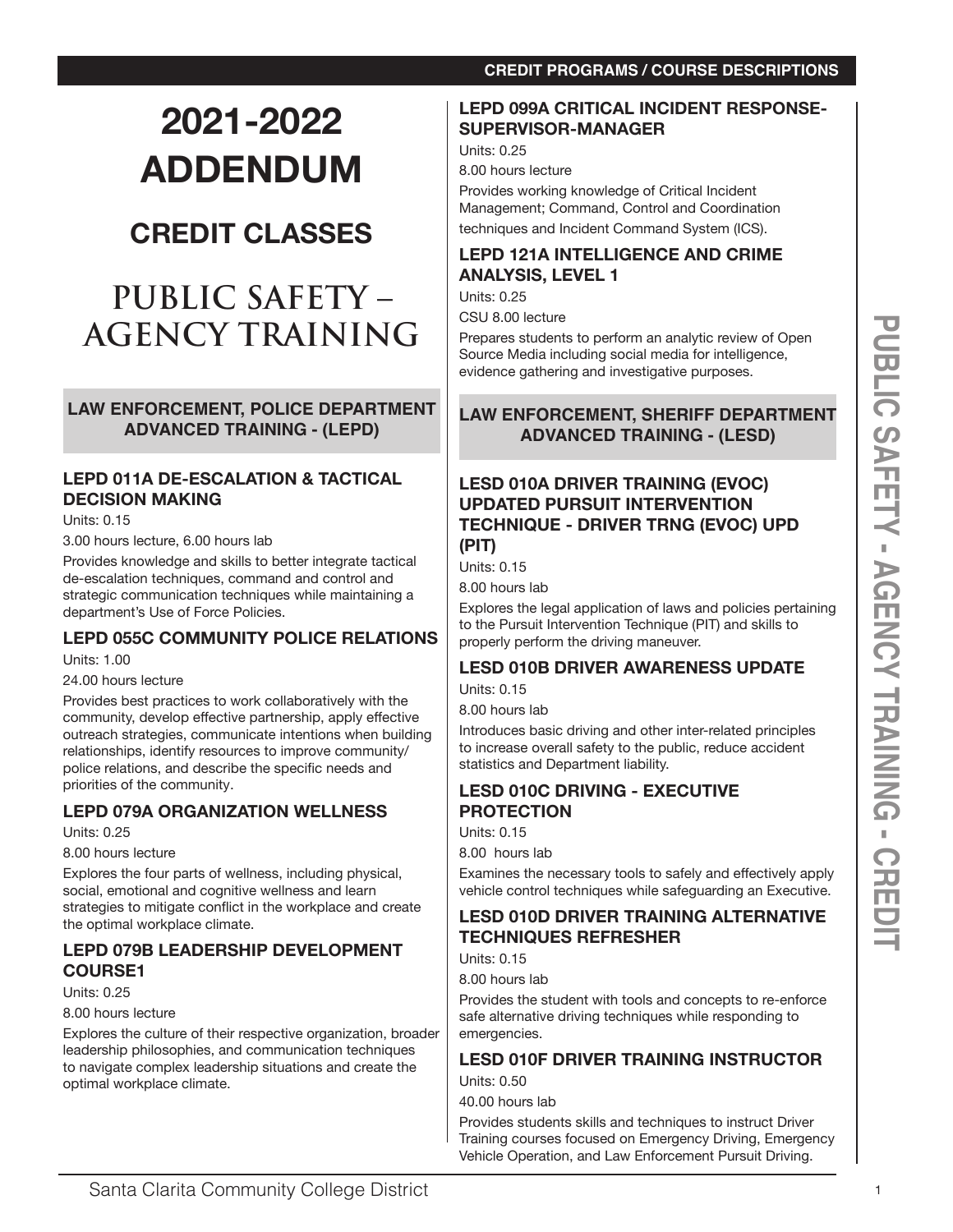24.00 hours lab

Provides students with an increased knowledge of pertinent California Vehicle code sections, POST guidelines and agency policies. Students will prepare and deliver teaching plans both in the classroom and on the driving course.

#### **LESD 010H EVOC DRIVER TRAINING UPDATE**

Units: 0.15

4.00 hours lecture, 4.00 hours lab

Develops skills necessary to identify and manage anger and stress to improve overall health and maintain a healthier lifestyle.

Explores the operation of a police unit under emergency vehicle operations.

## **LESD 011A EFFECTIVE COMMUNICATION**

Units: 0.25

8.00 hours lecture

Provides knowledge and skills necessary to communicate effectively performing various types of interactions while on duty. Topics discussed include core components of communication, barriers in communication, types of listening, body language, body positioning, perception, conflict resolution and sources of conflict.

#### **LESD 019A MANAGING ANGER AND STRESS**

Units: 0.25

8.00 hours lecture

### **LESD 048A ARREST CONTROL/USE OF FORCE PSP**

Units: 0.15

4.00 hours lecture, 4.00 hours lab

Provides knowledge and skills in use of force as well as arrest control to respond safely and effectively while detaining, investigating or physically restraining due to the nature of behavior or crime committed.

# **media entertainment arts**

### **MEA 101 TELEVISION AND FILM MEDIA AESTHETICS**

Units: 3.00

UC:CSU 54.00 hours lecture

Surveys and examines the fundamental components of cinematic art, as found in television, film and digital media. Students analyze how various dramatic, narrative, and technological conventions are used to tell stories and create meaning.

# **MUSIC**

## **MUSIC 188 DRUM CIRCLE/WORLD PERCUSSION ENSEMBLE**

Units: 1.00

CSU 70.00 hours lab *May be taken four times for credit*

#### *Prerequisite: Audition*

Presents the study and performance of hand drumming. The rhythms taught are drawn from the drumming cultures of Africa, the Middle East, India, the Caribbean, and South America. This ensemble is taught through oral tradition although some written materials are made available from time to time. Drums are provided but students are welcome to bring their own instruments (djembes, congas, frame drums). Audition by instructor to ensure instrumental proficiency, and public performances are required.

# **WELDING**

## **Certificate of Achievement: Semiautomatic Welding**

The Welding Technology Certificate of Achievement in Semi-Automatic welding to gain the technical and applied skills to perform advanced welding tasks. Course work includes a comprehensive study with an emphasis on application of fundamental welding techniques and industry practices. Program completers are prepared for entry level employment into industries such as aerospace, motorsports, petrochemical, and general fabrication.

#### **Certificate Student Learning Outcome:**

Students will be able to demonstrate proficiency in industry recognized principles and practices as they apply to today's welding and metal fabrication industries.

 $U = \frac{1}{2}$ 

#### **Program Requirements:**

Units Required: 19.5

|           |                               | 1111.5. |
|-----------|-------------------------------|---------|
| WELD-111A | Introduction to Semiautomatic |         |
|           |                               |         |
| WELD-111B | Intermediate Semiautomatic    |         |
|           |                               |         |
| WELD-111C | Advanced Semiautomatic        |         |
|           |                               |         |

# **2021-2022 ADDENDUM**

## **NONCREDIT CLASSES**

## **BUSINESS**

#### **Certificate of Completion: Project Management for Non-Project Managers**

Designed to prepare a student with a basic skillset on how to manage goals, objectives, develop work tasks, summary tasks, resource tasks, and milestones, while working with a team to complete a project plan.

#### **Certificate Student Learning Outcome:**

Students will be able to create a project plan utilizing Microsoft Office Project Software to facilitate project goals.

#### **Program Requirements:**

Units Required: 0

|            | Units:                       |
|------------|------------------------------|
| NC.BUS-10A | Introduction to Project      |
|            |                              |
| NC.BUS-10B | Microsoft Project Basics 0.0 |

### **NC.BUS 10A INTRODUCTION TO PROJECT MANAGEMENT**

28.00 – 32.00 hours

#### **NC.BUS 10B MICROSOFT PROJECT BASICS** 28.00 – 32.00 hours

Explores Microsoft Project for basic project management skills such as: work tasks, summary tasks, milestones, recurring tasks, and resources.

## **CULINARY ARTS**

### **Certificate of Completion: Baking Fundamentals**

Introduces students to basic formulas and techniques in the bakeshop.

#### **Certificate Student Learning Outcome:**

Students will be able to demonstrate proficiency in basic/ introductory baking techniques including application of formulas, safety, and sanitation.

#### **Program Requirements:**

Units Required: 0

Explores the fundamentals of project management in business. Students will define project goals and objectives and build a project plan to manage human and fiscal resources, meet deadlines and close the project for customer acceptance. 36.00 – 48.00 hours *Prerequisite: NC.CUL-002* Second in a series, emphasizing baking skills necessary for employment including advanced breads and pastries.

|            | Units:                            |
|------------|-----------------------------------|
| NC.CUL-001 | Culinary Safety and Sanitation0.0 |
| NC.CUL-002 | Baking Fundamentals I0.0          |
| NC.CUL-003 | Baking Fundamentals II0.0         |

## **NC.CUL 001 CULINARY SAFETY AND SANITATION**

18.00 hours

Introduces principles of food safety and sanitation in a food service operation. Topics include sanitation regulations, personal hygiene, contamination sources, microorganisms, proper food handling techniques and storage, comprehensive cleaning and sanitizing, and workplace safety concepts.

## **NC.CUL 002 BAKING FUNDAMENTALS I**

36.00 – 48.00 hours Prerequisite: NC.CUL-001

Explores ingredient interaction, proper scaling techniques, and reading of formulas in baking. Learn how to correctly measure and prepare quick bread recipes.

## **NC.CUL 003 BAKING FUNDAMENTALS II**

## **PUBLIC SAFETY**

## **NC.FIRT 037A CA-219: WILDLAND FIREFIGHTING - FIRE OPERATIONS**

32.00 hours

Provides training that develops skills required to perform and hold firing operations on wildland fires and prescribed burns.

## **NC.FIRT 067A S-445: INCIDENT TRAINING SPECIALIST**

16.00 hours

Provides the necessary instruction and training to personnel who qualify to become an Incident Training Specialist.